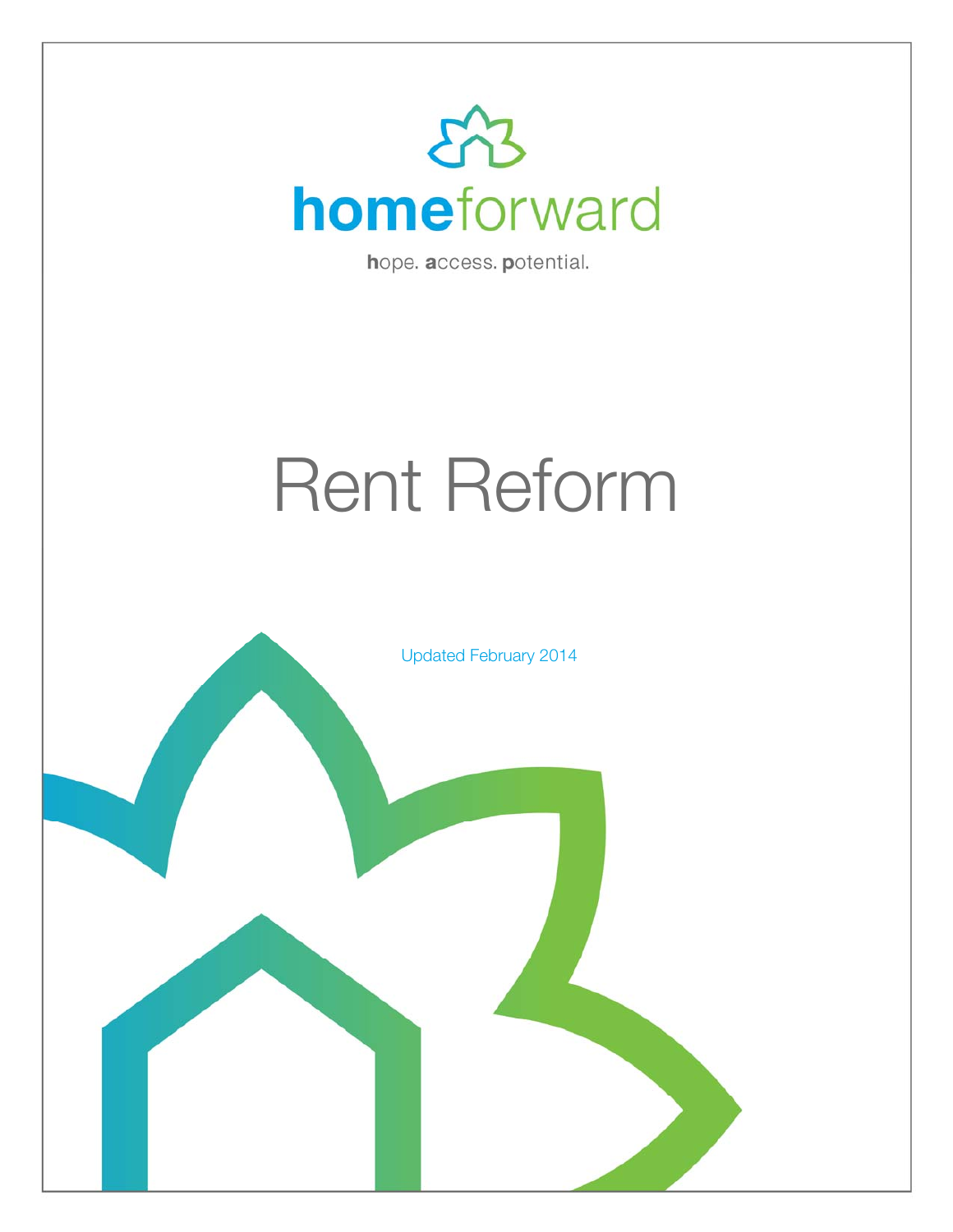# **Table of Contents**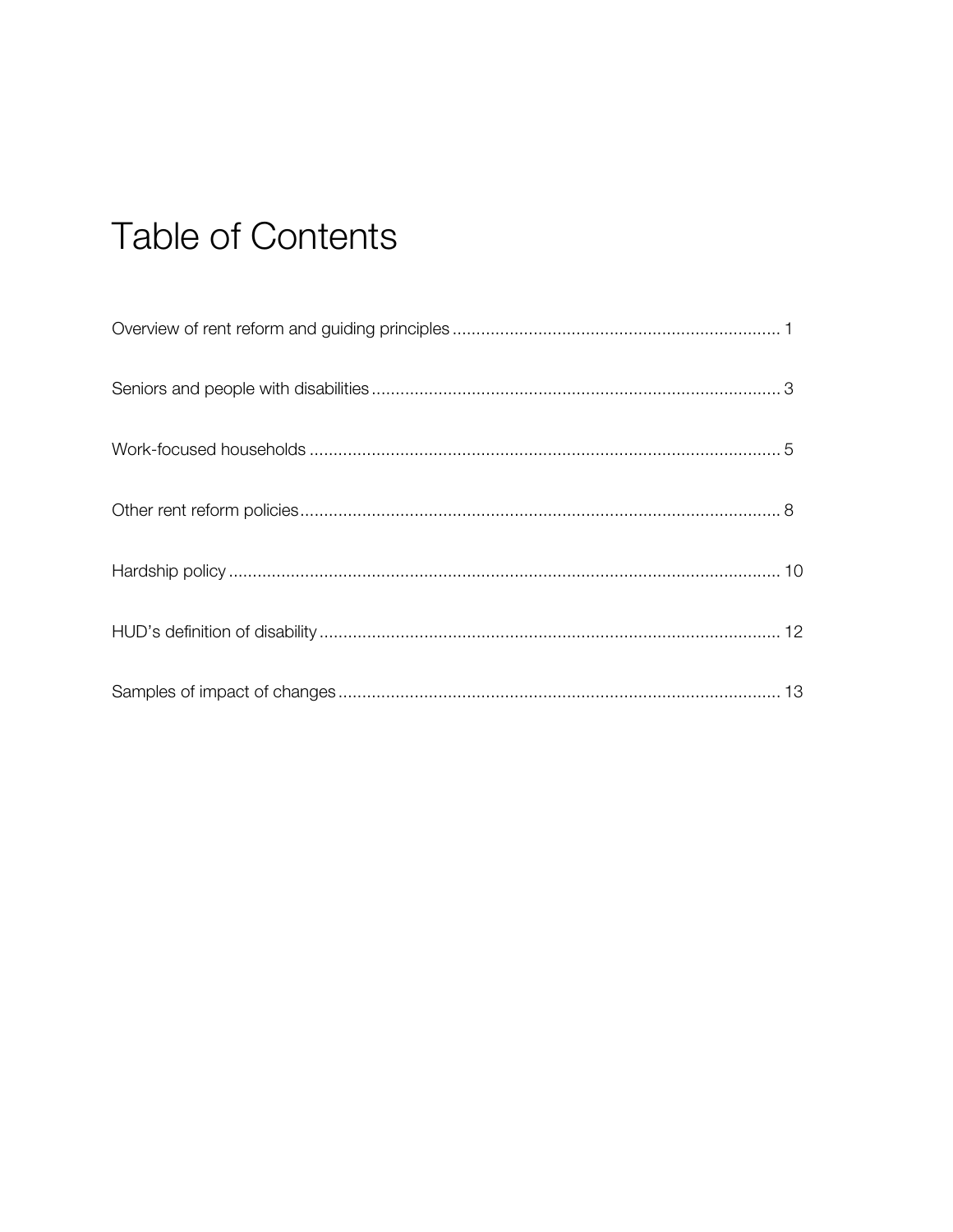### Rent Reform

#### What is rent reform?

"Rent reform" means making changes in the way rent is calculated for people in public housing or in the Section 8 program. Housing authorities, like Home Forward, that are part of HUD's Moving to Work (MTW) program are required to do rent reform, especially to encourage employment and self-sufficiency.

#### Why are we doing rent reform?

We agree that the way rent is calculated should be changed. The traditional system is hard to understand, difficult to manage, intrusive into people's lives, and actually discourages many people from getting or keeping a job. We hope that the changes we have made are improvements for our community and provide good examples that HUD and other cities can learn from.

#### Who is affected by rent reform?

People who live in Home Forward's public housing, people who have a housing choice voucher, and people who live in project-based Section 8 have the new rent method. People who have a Veteran's Affairs Supportive Housing (VASH) voucher and participants in the GOALS selfsufficiency program also have the new rent method. Altogether, this is about 10,000 households. People who are in the Shelter + Care and SRO/MOD programs will continue with the traditional rent method.

#### What do we want to do?

We plan to do a lot with rent reform. In order to help us make choices about our new rent method, we developed the following guiding principles, which were adopted by our board of commissioners:

Guiding Principles for Rent Reform

- 1) We will adopt a rent model that works the same across public housing and Section 8. The new model will be designed to provide fair, affordable rents to low-income households in our community.
- 2) We will create a system that is easier for staff to administer and for residents and participants to understand.
	- We will work to balance program integrity with tenant privacy.
- 3) We are not trying to make more money for the agency by reforming the rent model, nor can we afford to take in less money. Any additional money that the agency receives from rents will go back into the housing programs to support stability and self-sufficiency.
	- In order to provide stability for vulnerable households, we will create a hardship policy and phase in changes where there may be a rent increase.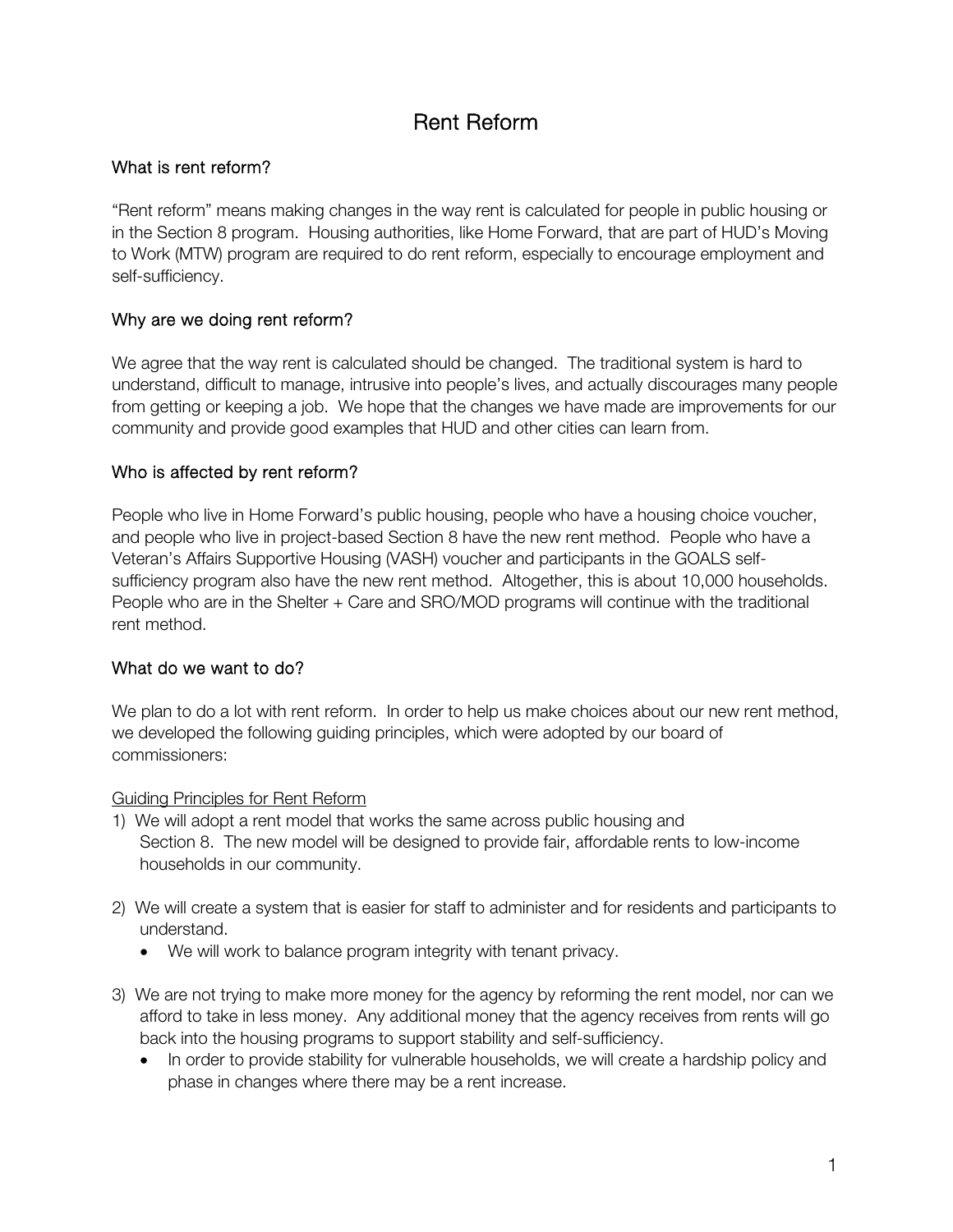- We will consider the costs of changes to calculations and workflow on our current staff and technology.
- 4) We will work to provide incentives for increasing household income and supports for residents and participants to contribute towards their housing costs.

Using these guiding principles, we have changed the rent calculation method, as well as several policies that are part of how we determine rents.

#### How have we done it?

First, we have created a different rent method for two groups of people: 1) seniors and people with disabilities and 2) work-focused households. The rent for work-focused households will give people time to get on their feet when they first receive their housing assistance, and gradually will create an expectation of contributing more to the cost of their housing. The rent for seniors and people with disabilities will create stability and predictability.

#### Who is considered senior and/or a person with a disability?

HUD's definition of "senior" is a person aged 62 or older. We have lowered that age to 55 years and older for the purposes of the rent method (see page 9 for more information about why we think this is a good idea.)

Home Forward will continue to use HUD's definition to determine if someone qualifies as a person with a disability. See page 12 for the full definition.

For the purposes of rent reform, if the head of household, the co-head or spouse is a senior or person with disability, the household falls into this category.

#### Who is considered a work-focused household?

All households that are not in the category of seniors and people with disabilities are considered work-focused households. This could include single-member households. The rent method for this group is described on page 5.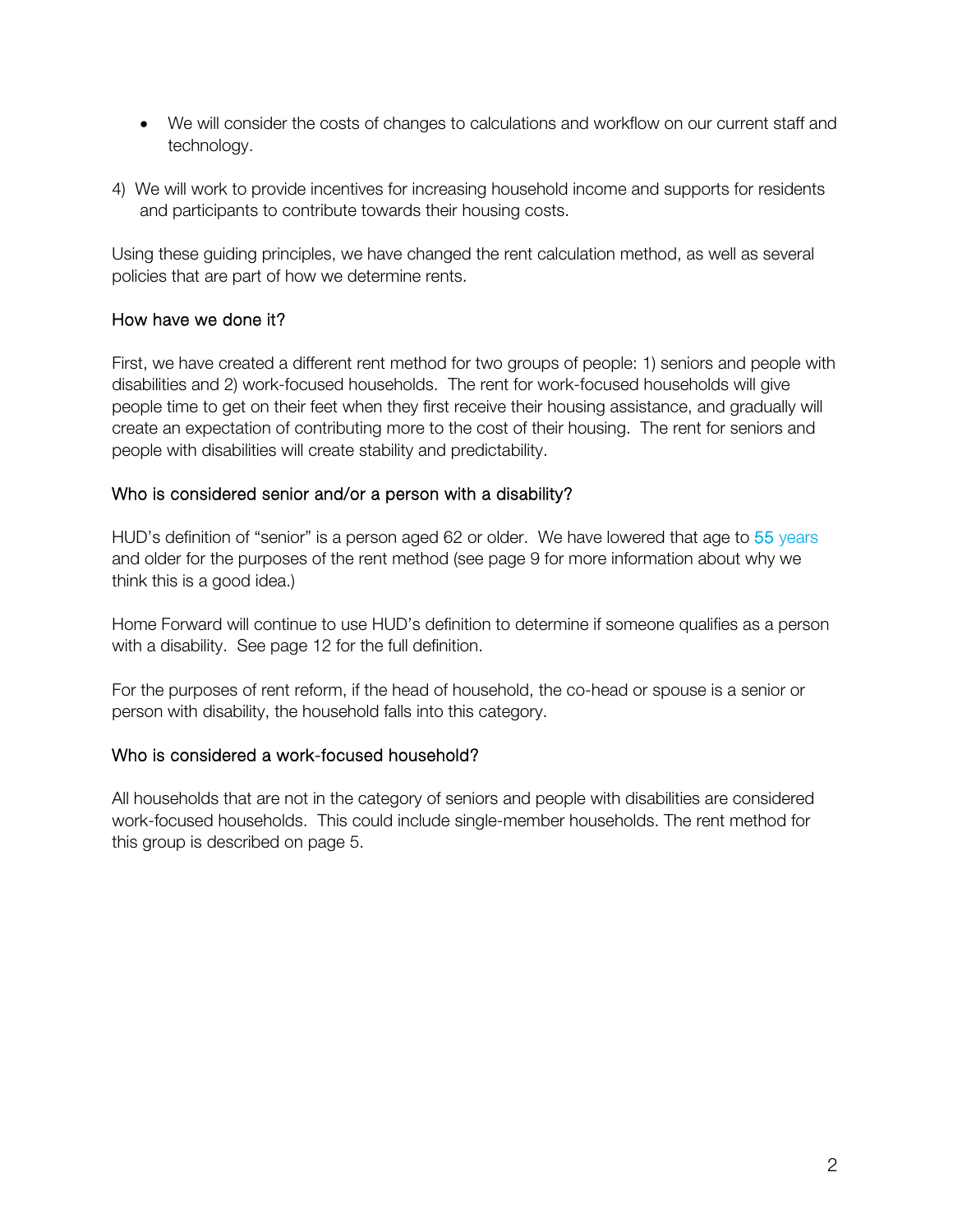### Seniors and People with Disabilities

#### What is the traditional rent method for this group?

Under the traditional rent method, Home Forward provides assistance so that residents and participants pay 30%<sup>1</sup> of their household's income, after eligible deductions are taken out. A utility allowance is part of the assistance, unless the family lives in one of Home Forward's buildings where the utilities are already paid for.

#### What is the new rent method for this group?

The new rent method is based on 28.5%<sup>2</sup> of the household's gross income with no deductions. A utility allowance is still part of the assistance, except in Home Forward's buildings where the utilities are already paid. Although Home Forward had previously proposed a simplified utility allowance calculation as part of rent reform, for now we will keep the same utility allowance calculation we are currently using.

We will continue to count the same sources of income that we traditionally use to determine assistance levels. Examples of income counted as part of gross income include wages, social security, pensions, SSI, Temporary Assistance to Needy Families (TANF), child support and unemployment. Examples of income not included as part of gross income are foster care payments, food stamps and Indian Trust payments.

#### Utility Reimbursements and Review Cycles

 $\overline{a}$ 

Under the traditional calculation, some people with little or no income pay zero rent and some of these households also receive a utility reimbursement from Home Forward. We have kept this policy for seniors and people with disabilities.

Before rent reform, seniors and people with disabilities were on a biennial review cycle, which means that every two years, Home Forward reviewed their income and adjusted their rent according to changes. The new rent method places these households on a triennial review cycle, which means that we will only review their income and adjust their rent every three years<sup>3</sup>. If a household experiences a major loss of income, however, they can contact us and request hardship accommodation to lower their rent payment.

<sup>1</sup> Section 8 / Housing Choice Voucher participants may choose to rent apartments or houses and pay up to 70% of their income, but traditional assistance levels are always based on the 30% threshold.

<sup>&</sup>lt;sup>2</sup> Initially, the new rent method was based on 27.5% of the household's gross income for seniors and people with disabilities. In 2013, the federal government imposed across-the-board reductions in federal funding, and Home Forward increased the percentage of gross income used to determine rent payment, in order to avoid terminating families from the program.

<sup>&</sup>lt;sup>3</sup> Residents living in tax credit properties will be required to meet annually to complete a self-certification of income. These properties are Martha Washington, The Jeffrey, Humboldt Gardens, New Columbia, and the Bud Clark Commons. Section 8 participants may have income certification requirements at other properties where Home Forward is not the landlord, but this is not related to Home Forward's rent reform policies.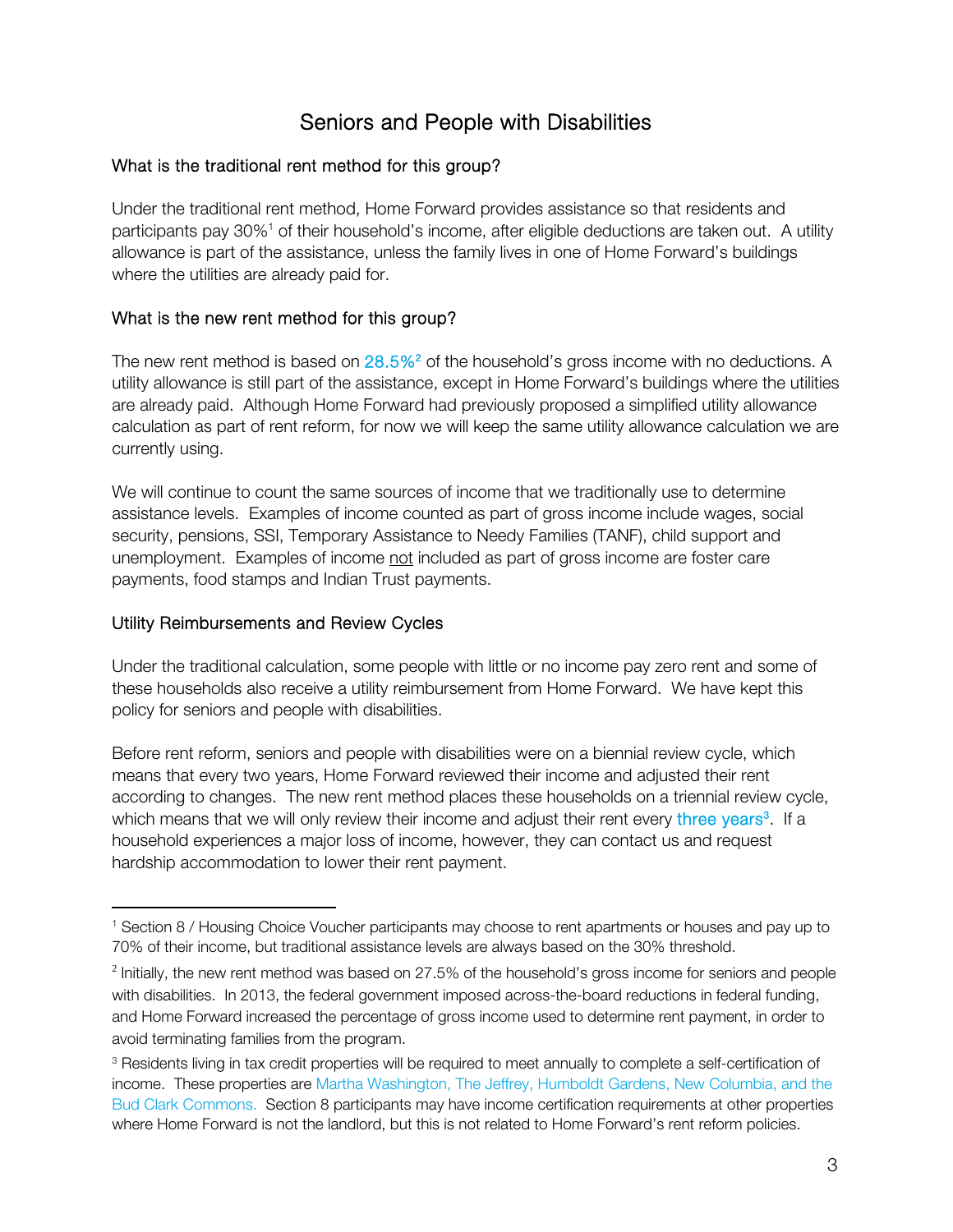#### How is this new rent method better?

We have lowered the percentage that we use to calculate rent from 30% to 28.5% to help make up for eliminating deductions, such as medical expense deductions. When deductions are included, it creates more paperwork for families and for us, and it makes mistakes more likely to happen when we're figuring out the assistance amount. Lowering the percentage gets a very similar result and gets rid of the need for families to keep receipts for their medical expenses and show them to Home Forward, for example. Knowing the medical conditions, treatments and medications that people are taking is not necessary in order for us to provide affordable housing, and we would rather respect people's privacy. Households with high out-of-pocket medical expenses may qualify for a phase-in or hardship accommodation – see page 10 for more information.

Triennials, or the three year review cycles, mean less intrusion into people's lives, especially since people in this group are often on fixed incomes that don't change as much. It also means that if our staff spends less time doing income reviews, they can spend more time on customer service, such as helping people connect to other resources in the community. The exception is zeroincome households, who will have semi-annual check-ins until income is established. Once that occurs, they will be put on the triennial cycle.

#### What if the new rent method means a current household has to pay more rent?

Compared to the traditional rent calculation, most people will see their rent stay the same or go down a little bit. Some current households will see a rent increase. We have a hardship policy (page 10) for times when people's financial situations change and they may have difficulty paying their rent. We work to make sure it is easy and understandable for people to do this.

#### When did rent reform happen?

We began using the new rent method in spring of 2012. For people who come in to the public housing or Section 8 program after the change has taken effect, they will be on the new rent method immediately.

#### How can people figure out what their new rent will be?

It's not possible to know right now what the exact rent for each person will be, since everyone's situation is unique. Starting on page 13, we have example scenarios that give a better picture of how the new rent calculation works.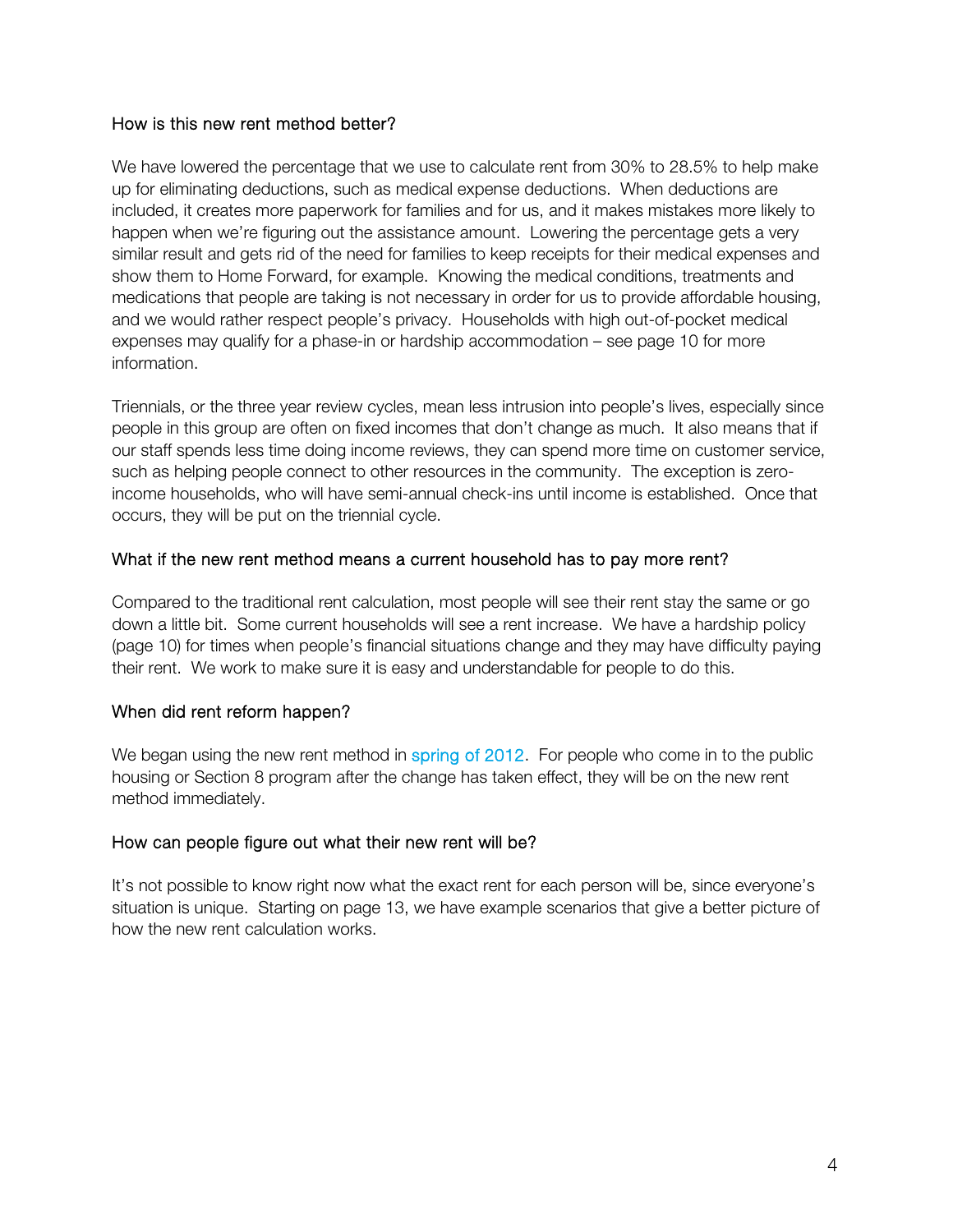## Work-Focused Households

#### What is the traditional rent method for this group?

Under the traditional rent method, Home Forward provides assistance so that residents and participants pay 30%<sup>4</sup> of their household's income, after eligible deductions are taken out. A utility allowance is part of the assistance, unless the family lives in one of Home Forward's buildings where the utilities are already paid for.

#### What is the new rent method for this group?

 $\overline{a}$ 

The new rent method for this group looks different over time. When work-focused households come on to the public housing or Section 8 program, rent is based on 29.5%<sup>5</sup> of the household's gross income with no deductions. A utility allowance is still part of the assistance, except in Home Forward's buildings where the utilities are already paid. Although Home Forward had previously proposed a simplified utility allowance calculation as part of rent reform, for now we will keep the same utility allowance calculation we are currently using. Households who were receiving our assistance when we changed to the new method started at this rent level, regardless of how long they have been in our programs.

After two full years at this rent level, we will increase the expectation of these families to contribute to their housing costs. The rent will be based on  $29.5\%$  of gross income or a \$100 minimum rent, whichever is **greater**. A utility allowance will still be part of the assistance Home Forward provides. However, some families currently pay no rent and receive a utility reimbursement, and this will stop when the family gets to this point; everyone will pay at least the minimum rent. There will be a hardship policy (see page 10) to help people who are struggling to find employment or who have lost a job.

After another two full years at this rent level, we will increase the expectation to contribute to housing costs again. The rent will be based on 31% of gross income or a \$200 minimum rent, whichever is **greater**.

We will continue to count the same sources of income that we traditionally use to determine assistance levels. Examples of income counted as part of gross income include wages, social security, pensions, SSI, Temporary Assistance to Needy Families (TANF), child support and unemployment. Examples of income not included are foster care payments, food stamps and Indian Trust payments.

<sup>4</sup> Section 8 / Housing Choice Voucher participants may choose to rent apartments or houses and pay up to 70% of their income, but traditional assistance levels are always based on the 30% threshold.

 $<sup>5</sup>$  Initially, the new rent method for work-focused households was based on 27.5% in the first year, 29% in</sup> the third year, and 31% beginning in the fifth year. In 2013, the federal government imposed across-theboard reductions in federal funding, and Home Forward increased the percentages of gross income used to determine rent payment, in order to avoid terminating families from the program.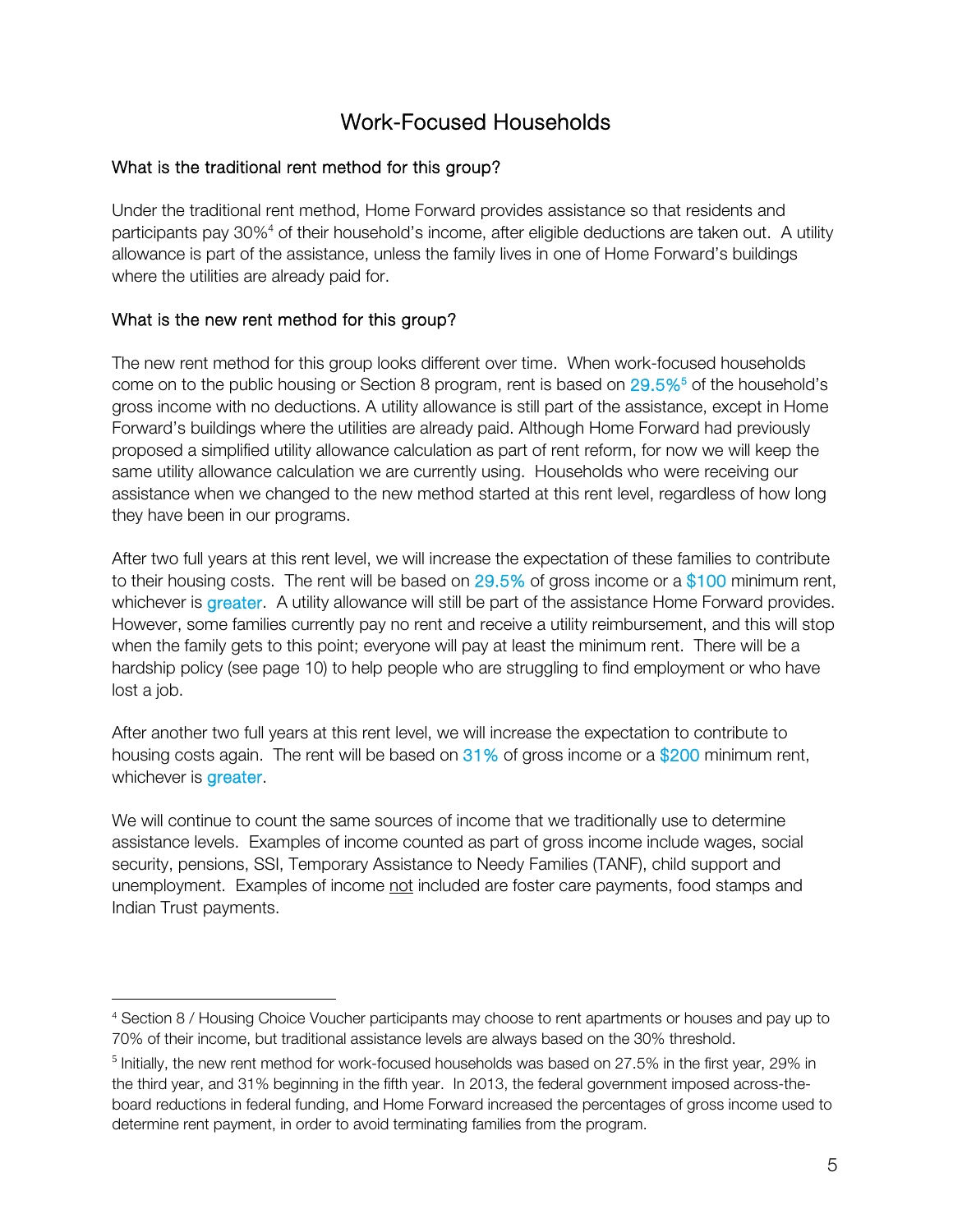#### How is this new rent method better?

We have lowered the percentage that we use to calculate rent in the first two years from 30% to 29.5% to help make up for eliminating deductions, such as childcare expense deductions. When deductions are included, it creates more paperwork for families and for us, and it makes mistakes more likely to happen when we're figuring out the assistance amount. Eliminating deductions gets rid of the need for families to document their childcare expenses and show them to Home Forward, for example.

The new rent method places these households on a biennial review cycle, which means that we will only review their income and adjust their rent every two years<sup>6</sup>. This means that income gains from increased employment or promotions are kept by the family and will not immediately trigger a rent increase. The exception is zero-income households, who will have semi-annual check-ins until income is established. Once that occurs, they will be put on the biennial cycle. If a household experiences a major loss of income, however, they can contact us and request a hardship consideration to lower their rent payment.

Beyond rent reform, Home Forward is developing ways to strengthen and add programs to help people increase their education and employment skills, so every household that wants to participate in these supports has access to them. We are excited by the possibility of helping people achieve their work goals and increase their independence.

#### What if the new rent method means a current household has to pay more rent?

Compared to the traditional rent calculation, the majority of work-focused households will see their rent stay the same or go down a little bit in the first two years. Some current households will see a rent increase. After the first two years, we will have a hardship policy (page 10), but because families will have a long time to plan for their rent share to go up, we will give fewer hardship accommodations. We will, however, work with families in their first two years to get ready, including help with connections to jobs, training and education.

#### When did rent reform happen?

 $\overline{a}$ 

We began using the new rent method in spring of 2012. For people who come in to the public housing or Section 8 program after the change has taken effect, they will be on the new rent method immediately.

#### How can people figure out what their new rent will be?

It's not possible to know right now what the exact rent for each person will be, since everyone's situation is unique. Starting on page 13, we also have example scenarios that give a better picture of how the changes will work.

<sup>&</sup>lt;sup>6</sup> Residents living in tax credit properties will be required to meet annually to complete a self-certification of income. These properties are Martha Washington, The Jeffrey, Humboldt Gardens, New Columbia, and the Bud Clark Commons. Section 8 participants may have income verification requirements at other properties where Home Forward is not the landlord, but this is not related to Home Forward's rent reform policies.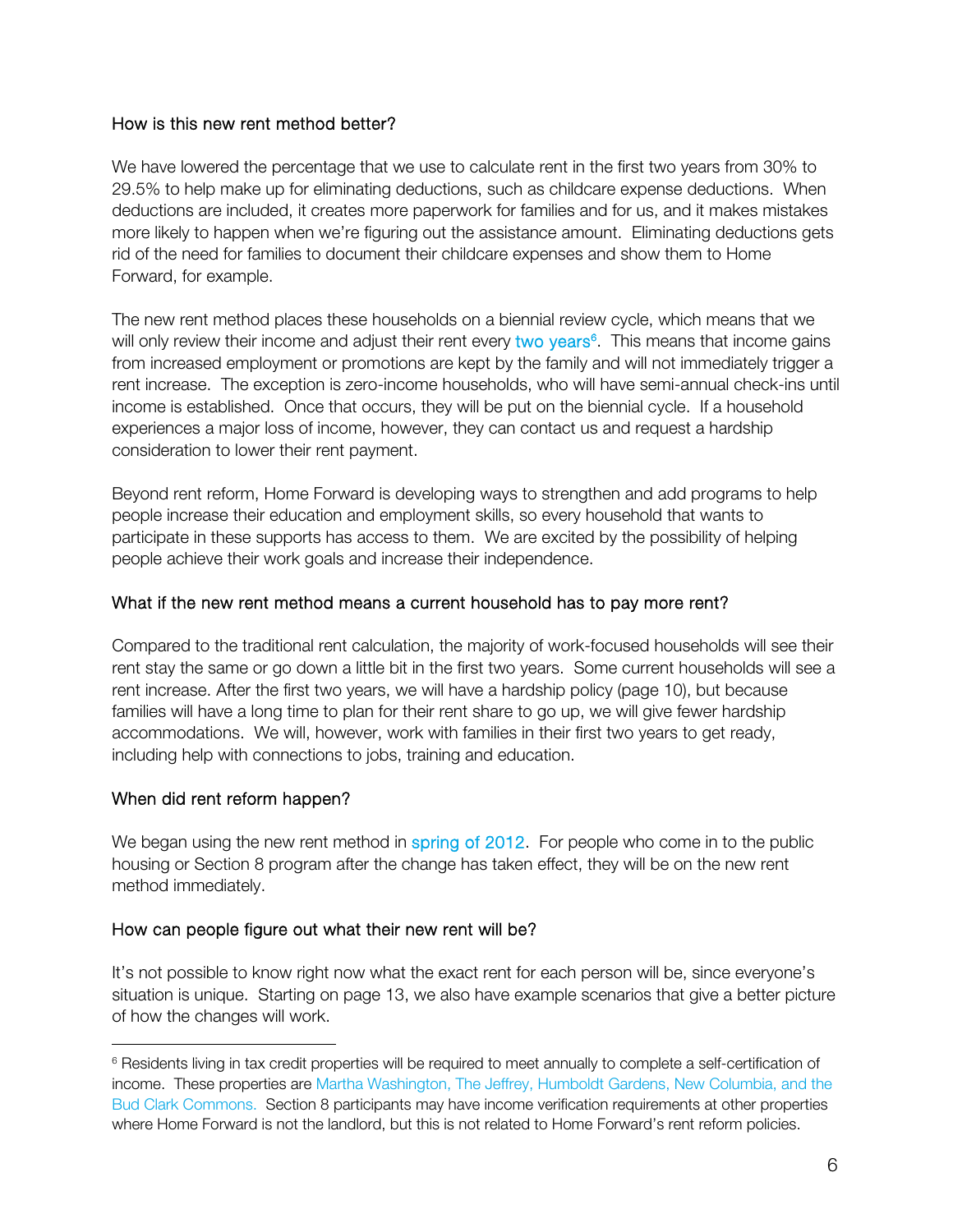In summary, the rent method looks like this:

### Seniors and People with Disabilities

Rent is based on 29.5% of gross income; there is no minimum rent.

- All deductions are eliminated
- The utility allowance reimbursements are allowed for this group.
- Households are on a triennial review cycle.

### Work-Focused Households

\_\_\_\_\_\_\_\_\_\_\_\_\_\_\_\_\_\_\_\_\_\_\_\_\_\_\_\_\_\_\_\_\_\_\_\_\_\_\_\_\_\_\_\_\_\_\_\_\_\_\_\_\_\_\_\_\_\_\_\_\_\_\_\_\_\_\_\_\_\_\_

Years 1 and 2 in the program:

Rent is based on 29.5% of gross income; there is no minimum rent

Years 3 and 4 in the program:

Rent is the greater of 29.5% of gross income or \$100 minimum rent

#### Years 5 and beyond:

Rent is the greater of 31% of gross income or \$200 minimum rent, recertified every two years

- All deductions are eliminated
- The utility allowance reimbursements are allowed upon entry to the program and discontinued at the beginning of the third year.
- There are no income reviews between entry & third year, or between biennial reviews thereafter. All income increases are kept by the household; hardship accommodations can be requested if income is lost. Zeroincome households will have semi-annual check-ins until income is established and then move to biennial reviews.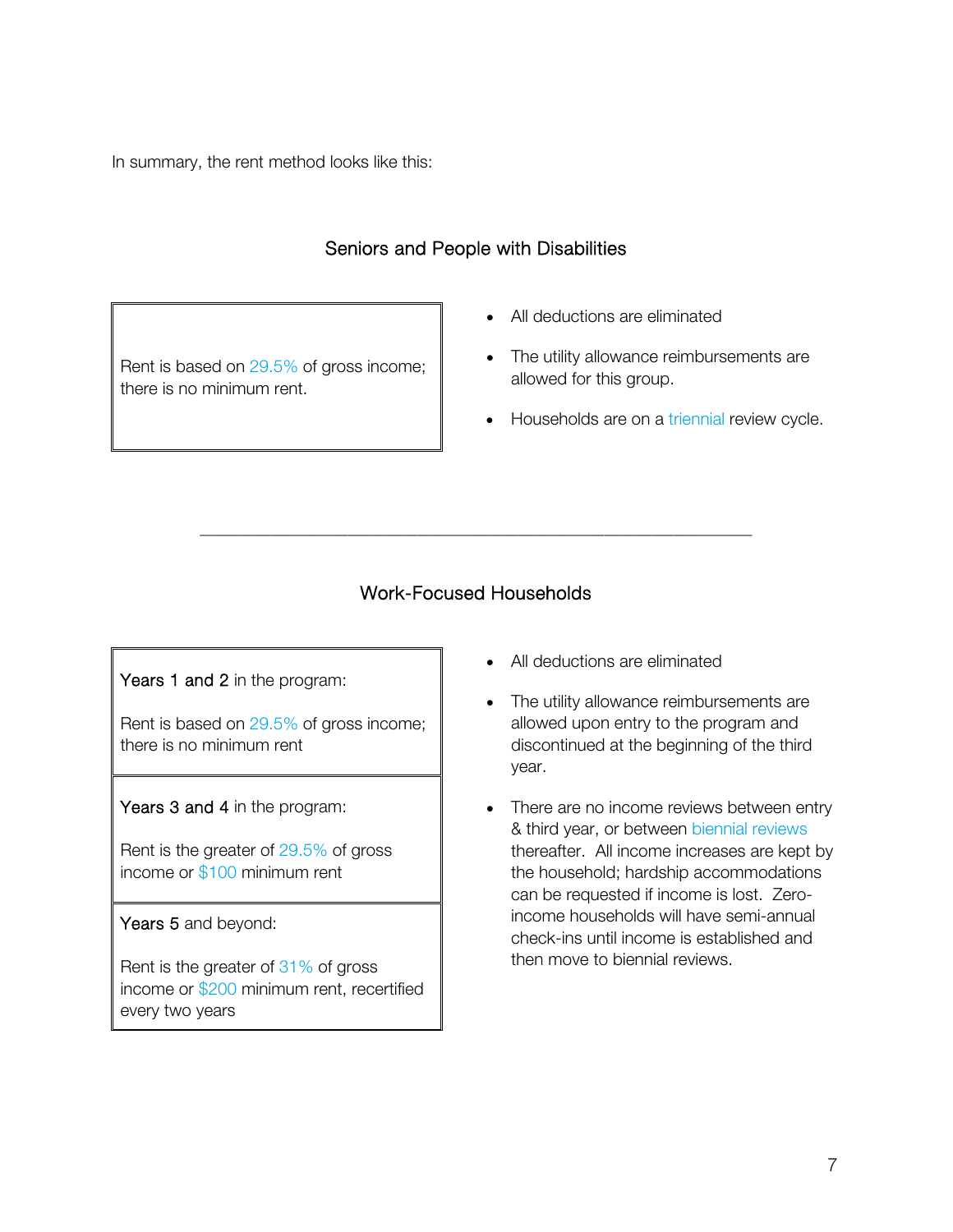### Other Rent Reform Policies

### Eliminating requirements for excluded income

#### What is excluded income?

Some sources of income are not counted in the calculation of housing assistance, but we still have to ask about them for our reports to HUD. Examples include foster care payments, Earned Income Tax Credit refunds and food stamps.

#### What is the traditional policy?

Under the traditional policy, Home Forward asks families to self-report the various kinds of excluded income and enters the information in our reports to HUD. Home Forward does not take the step of verifying this income, since it is not used to calculate housing assistance.

#### What is the rent reform policy?

Under rent reform, Home Forward does not ask families to report any income that is considered excluded and we do not report the information to HUD. However, we continue to allow Housing Choice Voucher holders (Section 8) to elect to provide this information if they want the opportunity to spend up to 70% of their total income to rent an apartment or house.

#### Why did this policy change?

The traditional process is both unnecessary and intrusive – families are asked to provide information that has no bearing on the calculation of their assistance from Home Forward.

### Simplifying the mixed family rent calculation

#### What is a mixed family?

A mixed family is made up of citizen(s) or eligible noncitizen(s) and those without eligible citizenship status.

#### What is the traditional policy?

1) The rent assistance is determined as usual

2) The total eligible family members are divided by the total number in the family (for example, if there are two eligible members out of five total members, it's 2/5 or 40%)

3) The "prorated" assistance is determined by multiplying the total rent subsidy by the percent eligible. The family above would receive 60% less assistance than a family with all eligible members.

#### What is the rent reform policy?

The subsidy for a family with <u>any</u> ineligible members is reduced by a fixed amount of \$100.

#### Why is this better?

It is a simplification that reduces paperwork and the possibilities of calculation errors. We have heard from many people that families of immigrant communities may not apply for our housing assistance because the traditional mixed family rents lower the assistance so much.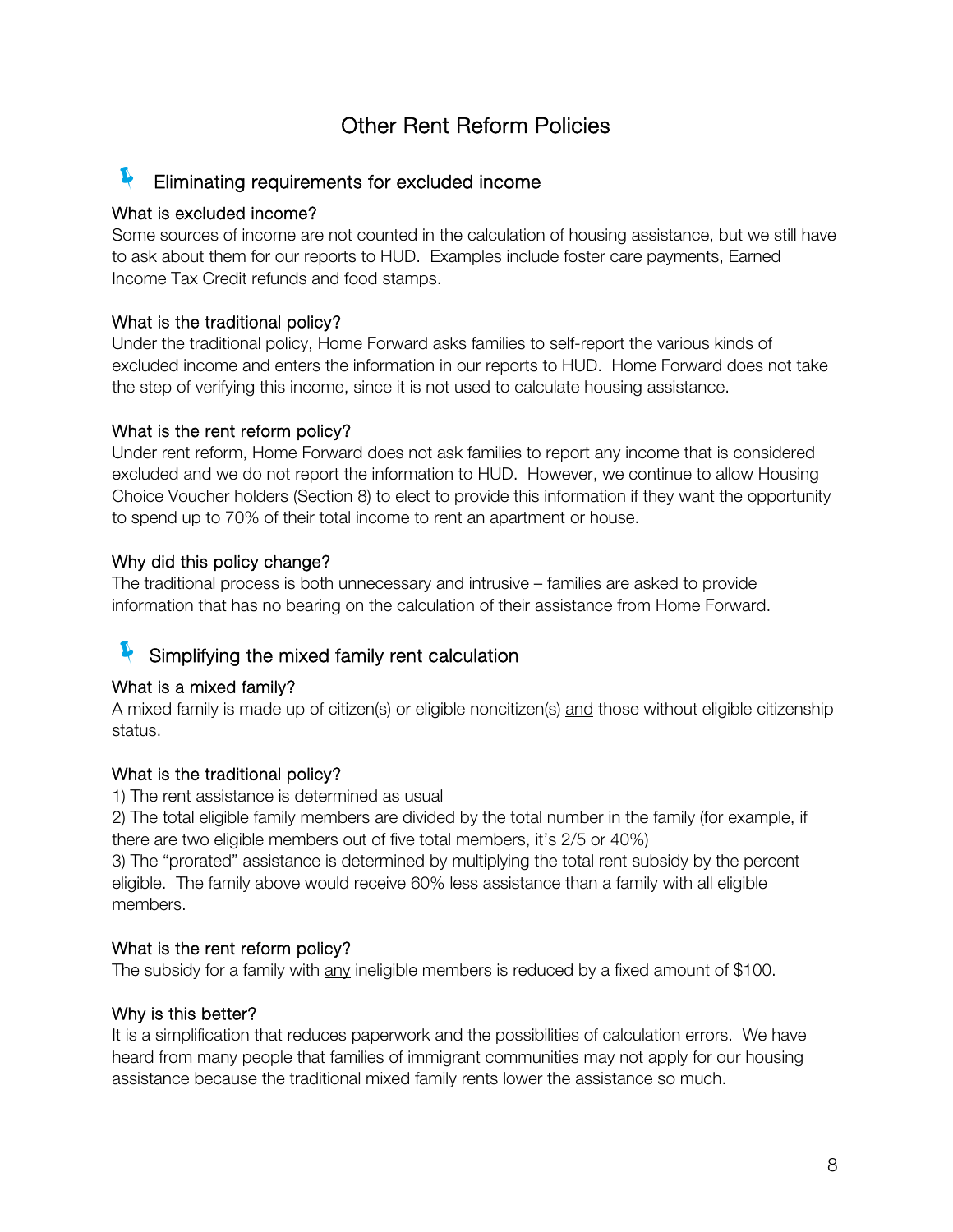# Defining "senior" as 55 years and older

#### What is the traditional policy?

HUD defines "elderly" as a person who is at least 62 years of age.

#### What is the rent reform policy?

For the purposes of categorizing households to determine their rent calculation, Home Forward defines "senior" as a person who is at least 55 years of age.

#### Why did this policy change?

One stated purpose of rent reform is to increase the expectations of work-focused households to contribute to the cost of their housing over time. While many individuals who are 55 and above are capable of earning income, Home Forward does not want to increase financial expectations on a population of individuals who are nearing retirement and who are already economically vulnerable.

#### Why 55?

There are a number of sources that provide rationale for defining senior, for the purposes of rent reform, at the age of 55. For example:

- A report by the Employee Benefits Research Institute, updated September 2009 using the March Current Population Surveys of the U.S. Census Bureau, shows that income tends to decrease with age beginning at 55.
- If a building or a community houses at least one person who is 55 or older in a least 80 percent of the occupied units, and adheres to a policy that demonstrates an intent to house persons who are 55 or older, HUD defines it as "housing for older persons" and that building or community is exempt from the prohibition against familial status discrimination.
- Home Forward's Moving to Work agreement with HUD states "The Agency is authorized to amend the definition of elderly to include families with a head of household or family member who is at least 55 years old".
- Northwest Pilot Project begins offering services to seniors at age 55.
- $\bullet$  A person can begin withdrawing from their 401(K) with no IRS penalty beginning at 55.

# Updating public housing ceiling rents

#### What is the traditional policy?

In public housing, ceiling rents (the maximum amount of rent a resident can pay, for up to 60 months) are static amounts, based on bedroom size. Current ceiling rents are exceptionally low, and are not representative of market rents.

#### What is the rent reform policy?

Ceiling rents will align with Section 8 payment standards, which are related to the Fair Market Rent for a unit based on its bedroom size and location in the county.

#### Why is this better?

Section 8 payment standards are evaluated and updated annually. Aligning ceiling rents with the Section 8 payment standards will help keep these rents at an affordable market rate.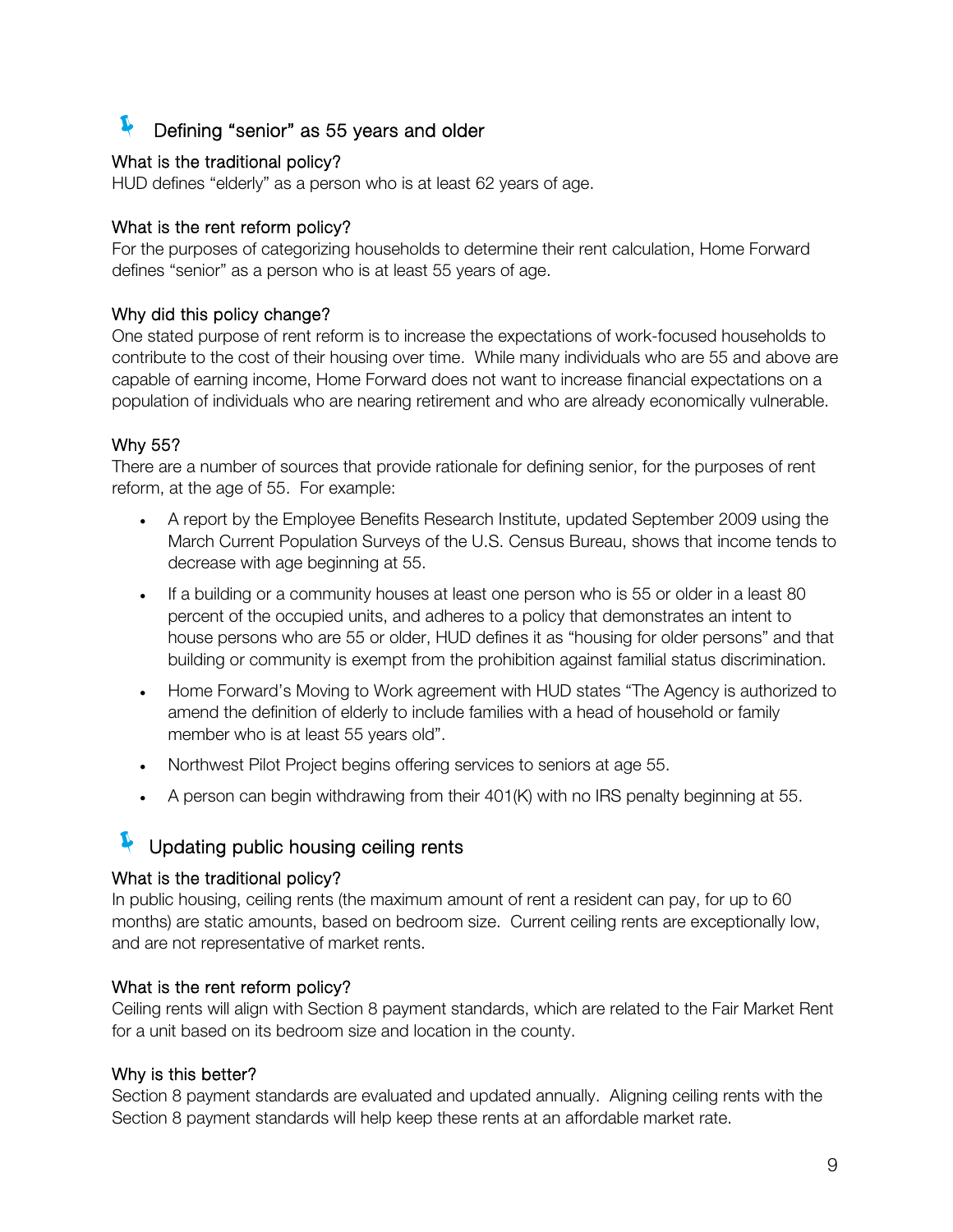### Hardship Policy

Statement of Philosophy: Home Forward has developed its rent reform proposals with the intention of simplifying the calculation process for residents, participants and staff, as well as to encourage those who can work to contribute to their housing costs over time. The hardship policies are designed to help those currently receiving our assistance to remain stable when the change in rent calculation is made, in the limited cases where the change would cause a large rent increase. Over time, the policies are intended to help households who may see a major increase in their shelter costs due to rent reform.

For those in the work-focused group, Home Forward recognizes that access to affordable childcare can be a key ingredient to obtaining and keeping full-time employment. Home Forward intends to work with families to address barriers to employment, including child care, while keeping the calculation of public housing and Section 8 subsidies focused on housing affordability. Home Forward will seek to increase other resources available to support work efforts of families and will assess the impact of rent reform on employment rates in the years following implementation.

For seniors and people with disabilities with fixed incomes, high medical expenses that are not covered by insurance can cause economic distress and / or difficult choices about important medical care and medications. Home Forward will work with households through the hardship policy on an ongoing basis to help ensure their housing stability.

Home Forward will make the process of applying for a hardship accommodation known, easy to understand and to complete.

Hardship policy: All households participating in the Section 8 Housing Choice Voucher or Public Housing programs whose rent is calculated using rent reform qualify to be considered for a hardship. A hardship would be a temporary change in the rent calculation to reduce the rent burden on the family for a limited period of time.

To be eligible for a hardship a household must be paying more than 50% of their gross monthly income towards their shelter costs (rent and utilities). Households paying less than 50% of gross monthly income towards their shelter costs will not generally qualify for a hardship. In determining shelter costs, the following amounts will not qualify for a hardship consideration:

- Additional amount a Section 8 Housing Choice Voucher household has chosen to pay above the payment standard for an assisted unit;
- Amount of subsidy reduction for mixed families (a mixed family is made up of citizen(s) or eligible noncitizen(s) and those without eligible citizenship status)

Only hardships expected to last longer than 90 days will be eligible.

All hardship exemption requests must be made in writing and submitted to the appropriate Home Forward office. Upon receipt, staff will forward the request to Home Forward's hardship committee for review. The committee will review hardship requests on a monthly basis. If the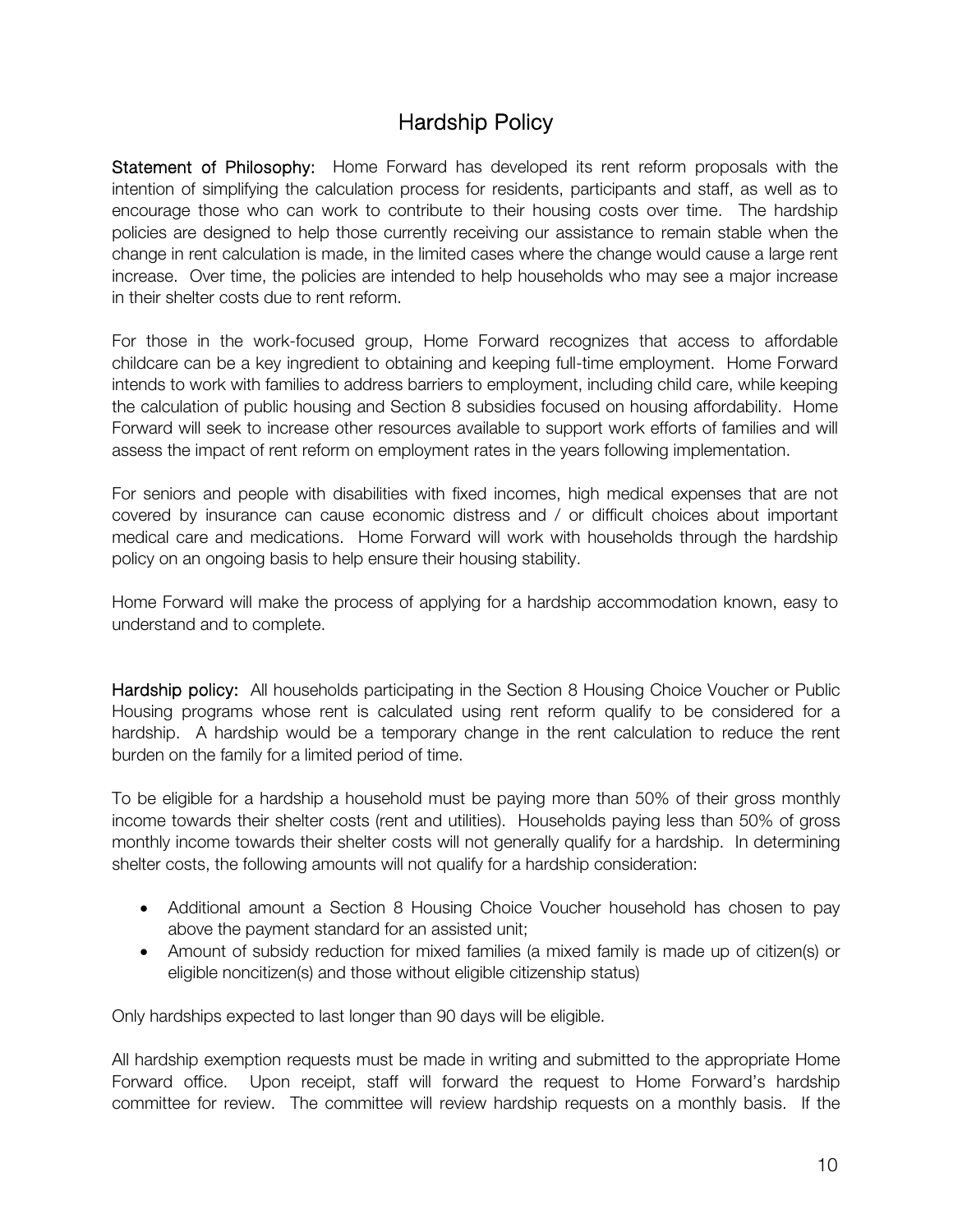request is approved, Home Forward will notify the household and landlord (if applicable) in writing of the new rent and subsidy amount, and the start and end date of the temporary rent reduction. If the request is denied, Home Forward will notify the household of a decision in writing within 15 business days of the determination.

More information about the process of applying for a hardship can be found in Home Forward's ACOP and Admin Plan documents.

Interim Reviews: Households that receive Home Forward's assistance through public housing and Section 8 have the ability to request an interim review to reduce their rent if they experience a loss of income. Home Forward has continued this policy under rent reform.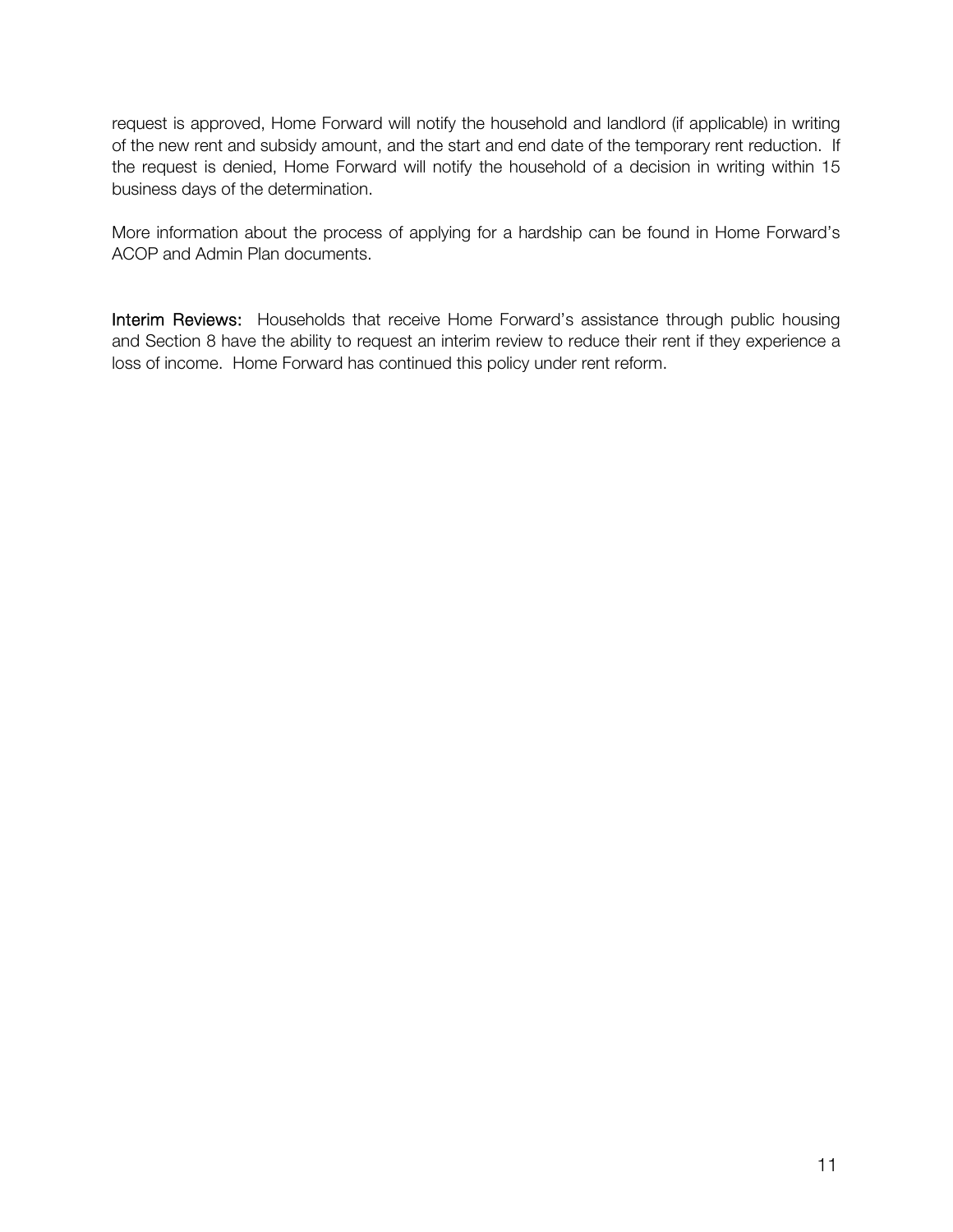# HUD's Definition of Disability

As defined in section 5.403, a person with disabilities, means a person who:

i) has a disability as defined in Section 223 of the Social Security Act (42 U.S.C.423), or ii) is determined by HUD regulations to have a physical, mental or emotional impairment that:

- a) is expected to be of long, continued, and indefinite duration;
- b) substantially impedes his or her ability to live independently; and
- c) is of such a nature that such ability could be improved by more suitable housing conditions, or

iii) has a developmental disability as defined in Section 102 of the Developmental Disabilities Assistance and Bill of Rights Act(42 U.S.C. 6001(5)).

The definition of a person with disabilities does not exclude persons who have the disease acquired immunodeficiency syndrome (AIDS) or any conditions arising from the etiologic agent for acquired immunodeficiency syndrome (HIV). However, for the purpose of qualifying for low income housing, the definition does not include a person whose disability is based solely on any drug or alcohol dependence.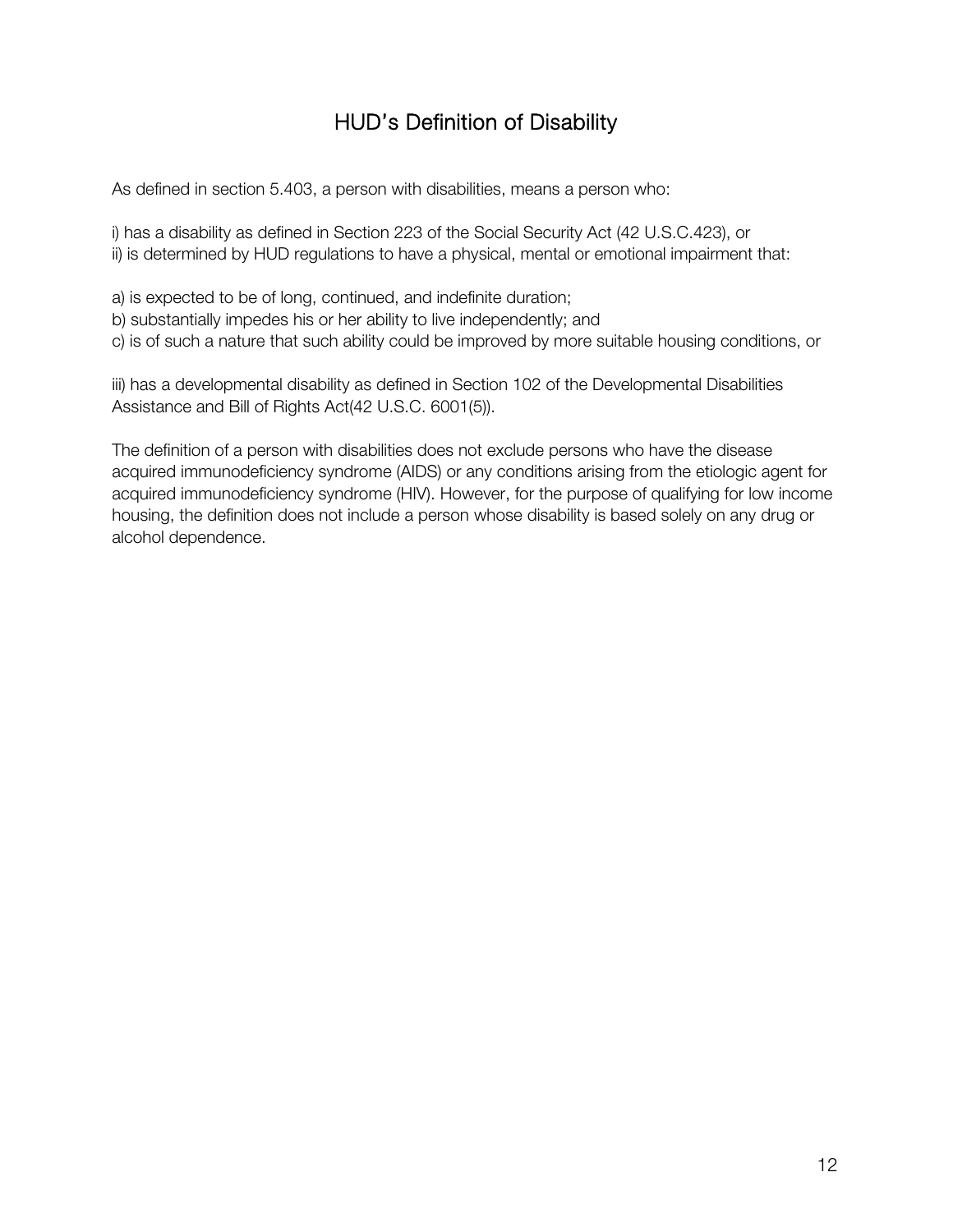### Sample Rent Calculations

#### **MARFI**

#### An imagined single household with disabilities in public housing

Mabel gets \$721 a month in Supplemental Security Income. Her yearly income is \$8,652. She lives in a one-bedroom public housing high-rise and Home Forward pays for the utilities in the building, so Mabel doesn't get a utility allowance.

#### TRADITIONAL RENT METHOD

Mabel gets a \$400 deduction for having a disability, so her annual adjusted income is \$8,252.

 $$8,252 / 12$  months = \$688

 $$688 \times 30\% =$  rent of  $$206$  per month

#### NEW RENT METHOD

There are no deductions in the new rent method, so the annual gross income for Mabel is \$8,652.

 $$8.652 / 12$  months = \$721

 $$721 \times 28.5\%$  = rent of  $$205$  per month. Mabel would have a \$1 per month rent decrease.

#### **LOUIS**

#### An imagined single household with disabilities in public housing

Louis is a 45 year-old man with disabilities who has \$13,300 yearly income from Social Security Disability Insurance (SSDI). He lives in a one-bedroom public housing high-rise and Home Forward pays for the utilities in the building, so Louis doesn't get a utility allowance.

#### TRADITIONAL RENT METHOD

Louis gets a \$400 annual deduction for having a disability, and he gets a deduction of \$1,001 for eligible, out-of-pocket medical expenses<sup>7</sup>, so his annual adjusted income is \$11,899.

 $$11,899 / 12$  months = \$992.

 $$992 X 30\% =$  rent of  $$297$  per month.

#### NEW RENT METHOD

 $\overline{a}$ 

There are no deductions in the new rent method, so the annual gross income for Louis is \$13,300.

 $$13,300 / 12$  months = \$1,108

 $$1,108$  X 28.5% = rent of  $$316$  per month. Louis would have an \$19 per month rent increase.

<sup>&</sup>lt;sup>7</sup> Seniors and people with disabilities traditionally have a "medical threshold" of 3% of annual gross income, which means they can deduct eligible, out-of-pocket expenses above that amount. In Louis's case, 3% of his annual gross income is \$399. Louis has \$1,400 of eligible expenses, so his deduction is \$1,001.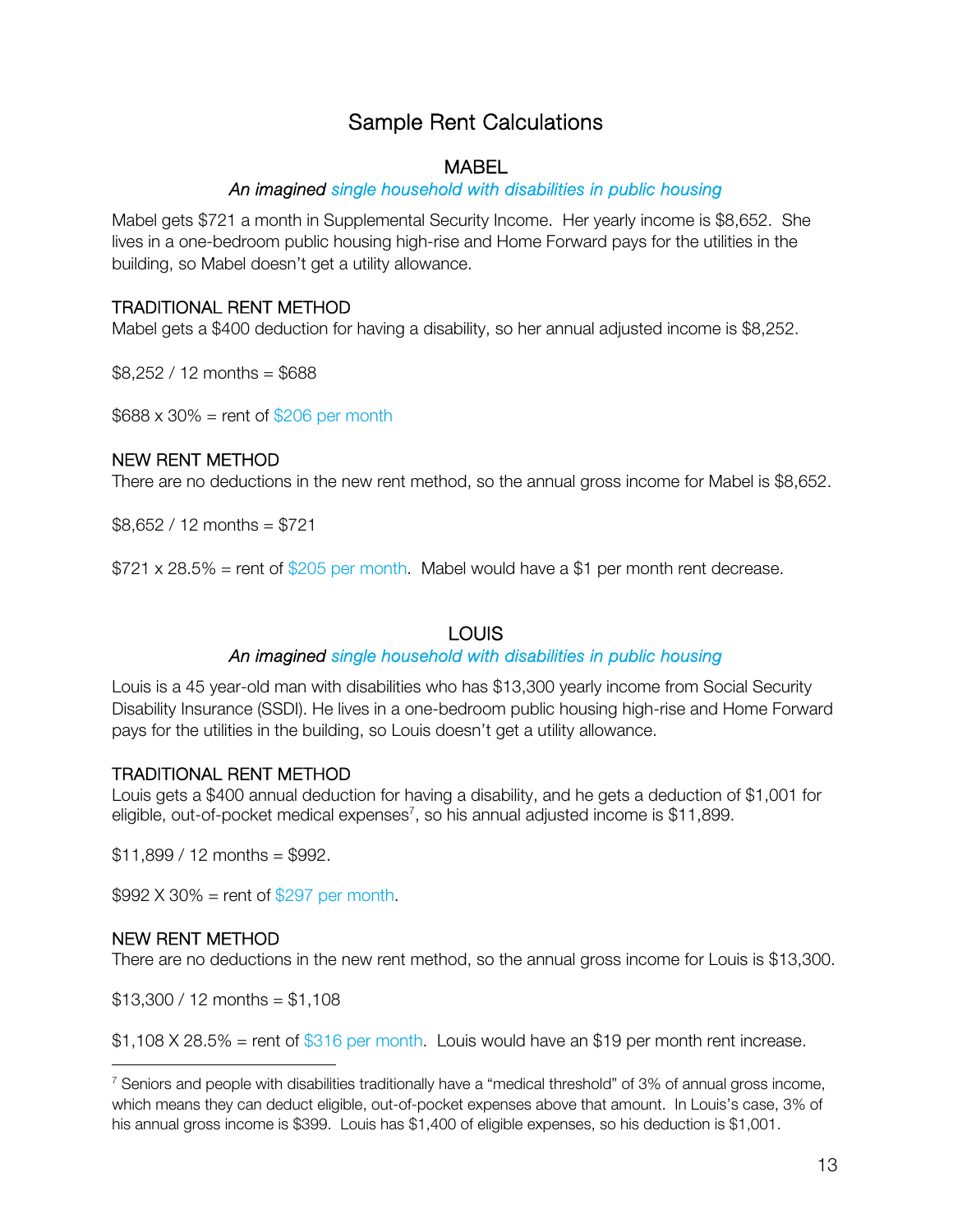#### LOLA

#### An imagined work-focused household in public housing

Lola is a single mom with two sons, ages 8 and 11. She gets food stamps, which don't count towards her rent calculation, and annual child support of \$7,200. Lola doesn't work right now, so the child support is her only source of income. She lives in a public housing site where the utility allowance for her two-bedroom apartment is \$115 per month.

#### TRADITIONAL RENT METHOD

Lola gets a \$480 deduction for each child, so her annual adjusted income is \$6,240.

 $$6,240 / 12$  months = \$520.

 $$520 \times 30\% = $156$ .

 $$156 - $115$  utility allowance = rent of  $$41$  per month.

#### NEW RENT METHOD

#### YEARS 1 & 2

There are no deductions in the new rent method, so Lola's gross annual income is \$7,200.

 $$7,200 / 12$  months = \$600.

 $$600 \times 29.5\% = $177$ .

 $$177 - $115$  utility allowance = rent of  $$62$  per month. Lola would have a \$21 per month increase.

#### YEARS 3 & 4

If Lola was still unemployed, still receiving the same amount of child support and the utility allowance was unchanged (we cannot predict what these will be), the calculation would look like this:

\$600 monthly income  $X$  29.5% = \$177.

 $$177 - $115$  utility allowance =  $$62$ . This is lower than the minimum rent, so Lola would pay  $$100$ minimum rent per month.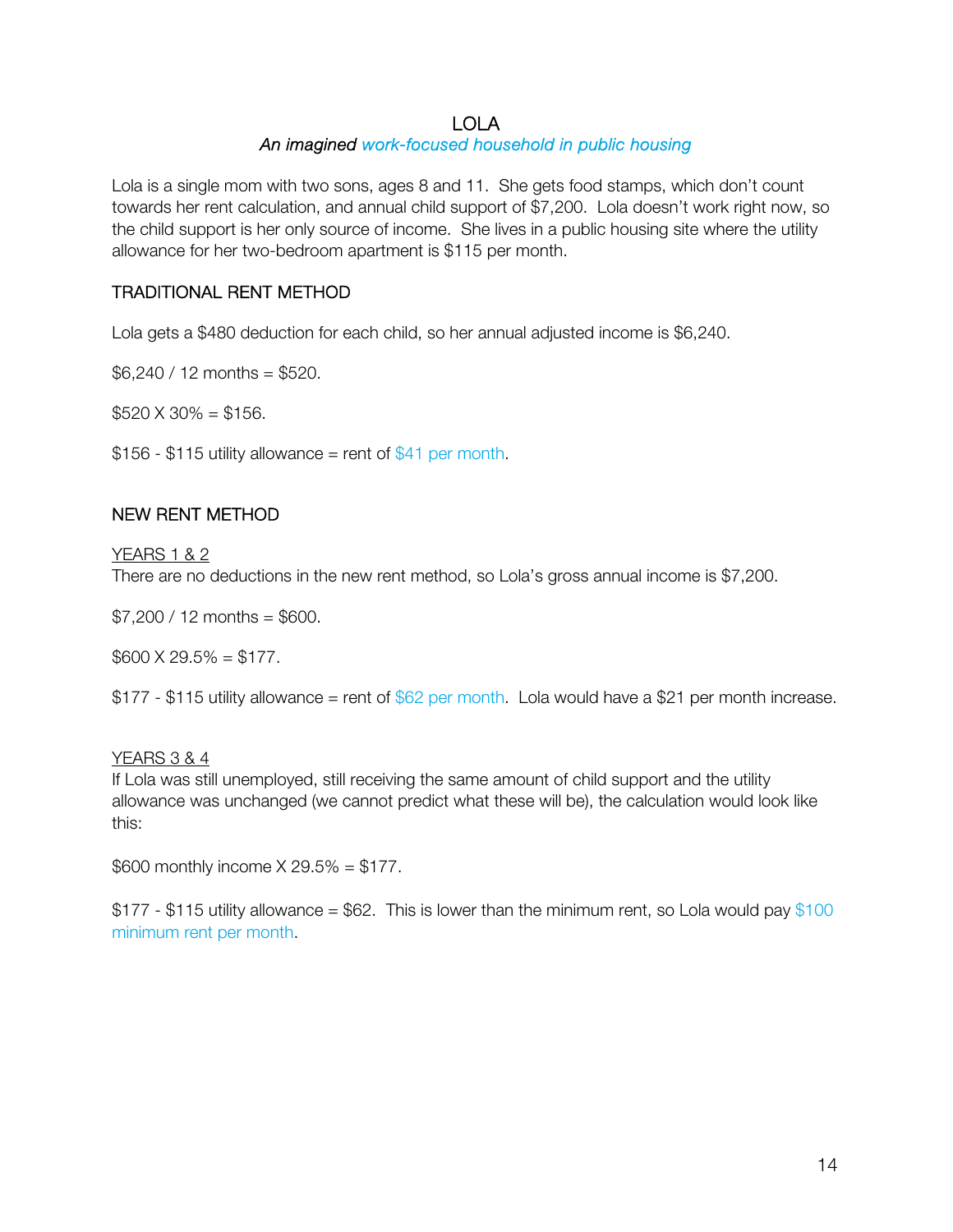If Lola gets a part-time job and adds earned income of \$9,000 per year, her calculation would look like this:

 $$16,200 / 12$  months =  $$1,350$  monthly income.

 $$1,350 \times 29.5\% = $398.$ 

\$398 - \$115 utility allowance =  $$283$  rent per month. In this case, the rent would be higher than the minimum, but Lola would have the benefit of increasing her household income.

#### YEARS 5 AND BEYOND

If Lola was still unemployed in year 5, receiving food stamps and child support, she would have a minimum rent of \$200 per month. As in the previous example, if Lola becomes employed, she may have a rent above the minimum, but would also increase her household income.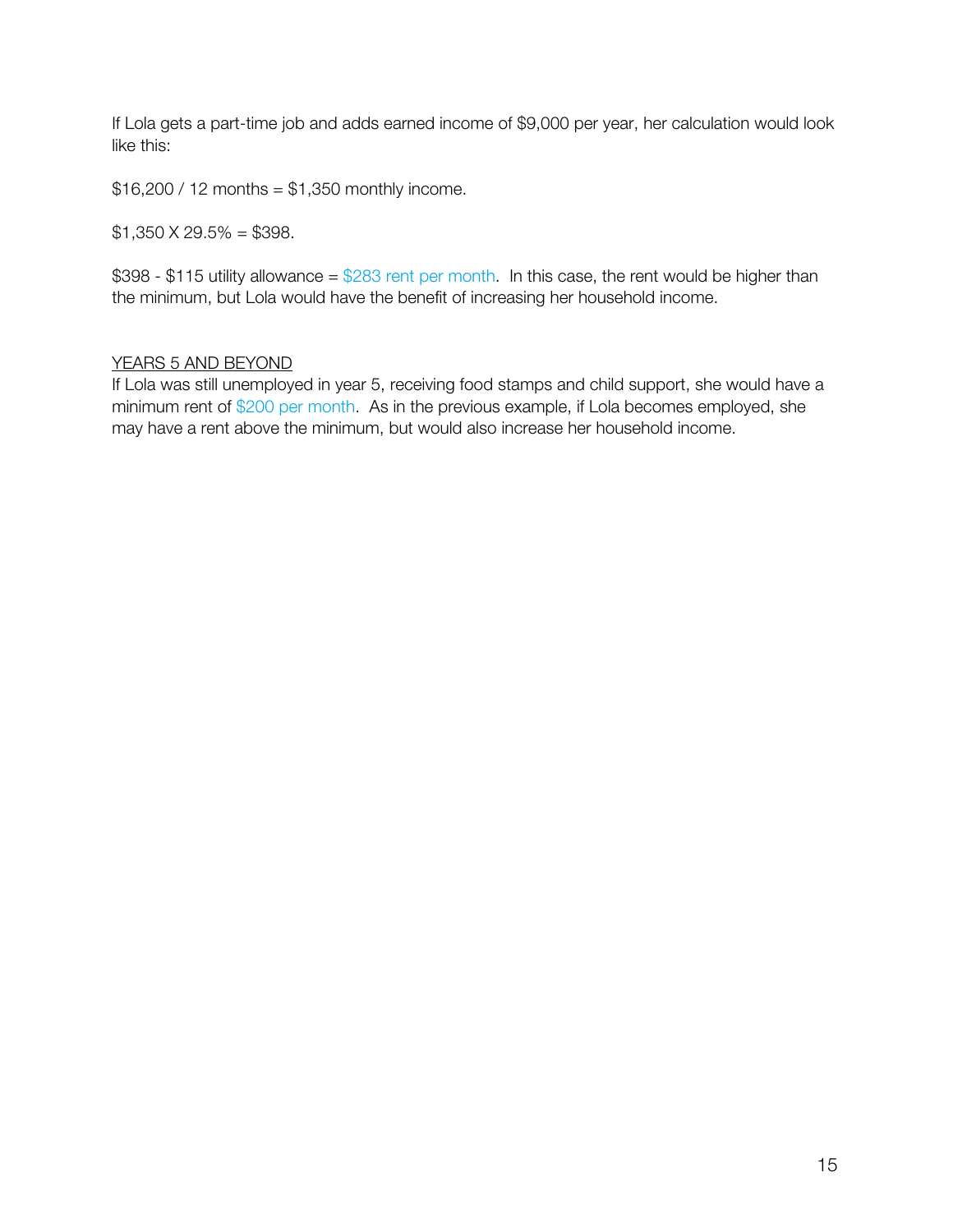#### DIANA

#### An imagined senior household with a Housing Choice Voucher

Diana is a 73 year-old who has \$11,200 annual gross income from Social Security. She rents a one-bedroom apartment where the utility allowance is currently \$62.

The payment standard for a 1-bedroom apartment is \$720. Diana's contract rent (the amount the apartment actually rents for) is \$640.

#### TRADITIONAL METHOD

Diana gets a \$400 deduction from her annual gross income because she is a senior citizen, so her adjusted income is \$10,800.

 $$10, 800 / 12$  months = \$900.

 $$900 \times 30\% = $270$ . This number is called the total tenant payment, or TTP.

The contract rent \$640 plus utility allowance  $$62 = $702$ . This is called gross rent. To figure out how much assistance Diana gets, we subtract the TTP from the gross rent or the payment standard, whichever is smaller.

 $$702$  gross rent -  $$270$  TTP =  $$432$  of monthly rent assistance.

\$640 contract rent - \$432 rent assistance = \$208 monthly rent paid by Diana.

#### NEW METHOD

Diana gets no deduction for being a senior.

 $$11,200 / 12$  months = \$933.

 $$933 \times 28.5\% = $266$  TTP.

Contract rent  $$640 + utility$  allowance  $$62 = $702$  gross rent.

\$702 gross rent - \$266 TTP = \$436 of monthly rent assistance.

\$640 contract rent - \$436 rent assistance = \$204 monthly rent paid by Diana. Diana would pay \$4 less per month with the new method.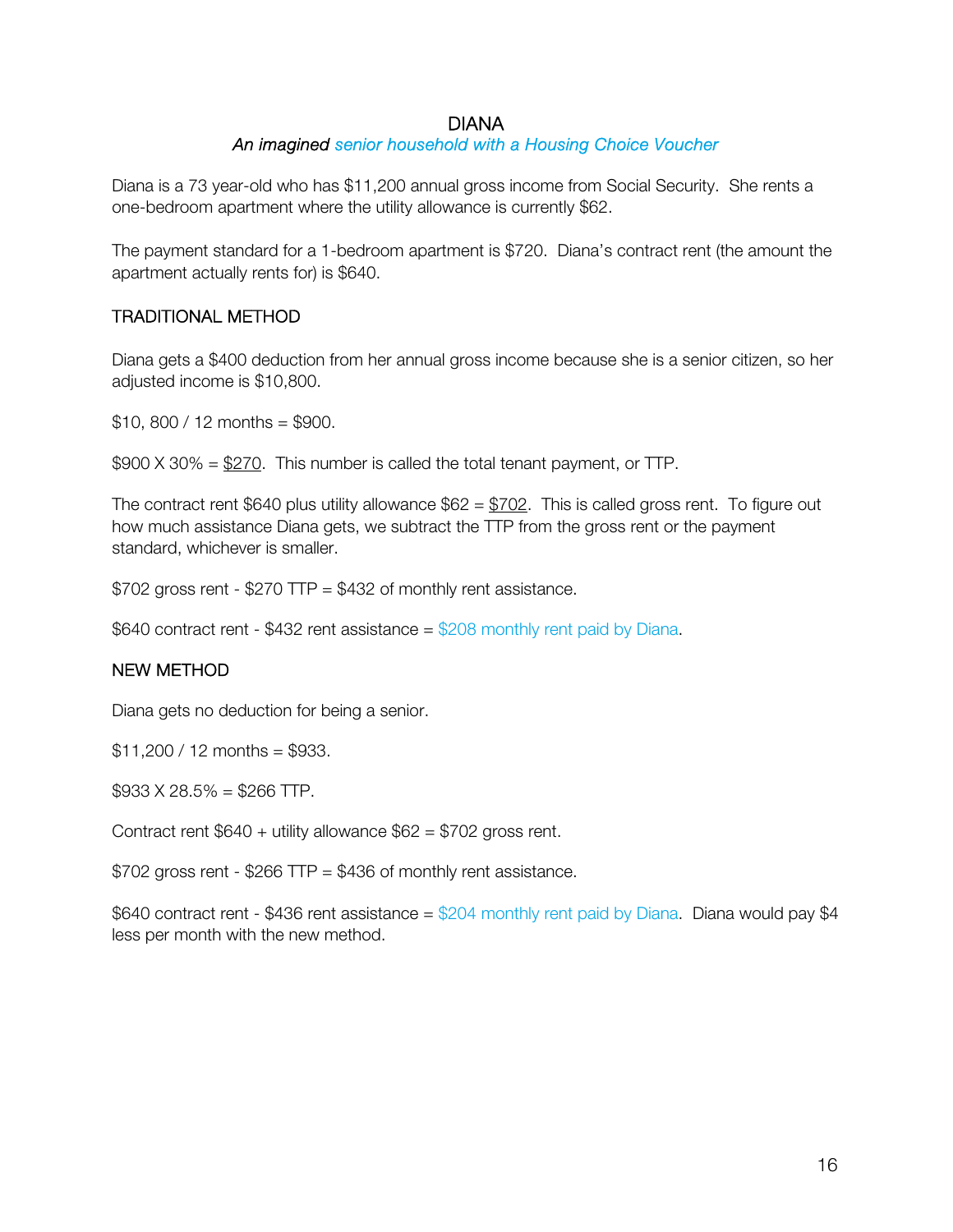#### ANNA

#### An imagined work-focused household with a Housing Choice Voucher

Anna is a single mom and lives with her three children, who are between the ages of 4 and 10. Anna works part-time and makes \$1,500 per month. She also receives child support of \$100 per month. Anna's gross annual income is \$19,200 (\$18,000 wages and \$1,200 child support). Anna has a child care co-pay of \$150 per month.

Anna has a Housing Choice Voucher for 3 bedrooms and she has chosen to rent a 3-bedroom house in Portland. The payment standard for this bedroom size is \$1,251. The house Anna has chosen rents for \$1,251 per month ("contract rent"). Since the payment standard is intended to cover rent and utilities and Anna chose a house with a contract rent that equals the payment standard, a utility allowance is not factored in.

#### TRADITIONAL METHOD

Anna gets the following deductions from her gross annual income: \$1,440 for her children (\$480 per year per child) and \$1,800 for out-of-pocket child care expenses. Anna's adjusted annual income is \$15,960, or \$1,330 per month.

 $$1,330$  X 30% =  $$399$ . This number is called the total tenant payment, or TTP.

 $$1,251$  payment standard -  $$399$  TTP =  $$852$  of monthly rent assistance

\$1,251 contract rent - \$852 rent assistance  $=$  \$399 monthly rent paid by Anna.

#### NEW METHOD

YEARS 1 & 2

Anna gets no deductions from her annual income. Her gross monthly income is \$1,600.

 $$1,600 \times 29.5\% = $472$  TTP

 $$1,251$  payment standard -  $$472$  TTP =  $$779$  of monthly rent assistance

\$1,251 contract rent - \$779 rent assistance =  $$472$  monthly rent paid by Anna

#### YEARS 3 & 4

If Anna's income was to stay exactly the same, her TTP is still calculated at 29.5% of gross monthly income, as it was in years 1 and 2:  $$1,600 \times 29.5\% = $472$  TTP

 $$1,251$  payment standard -  $$472$  TTP =  $$779$  of monthly rent assistance

\$1,251 contract rent - \$779 rent assistance =  $$472$  monthly rent paid by Anna

There is no impact from the application of the \$100 minimum rent.